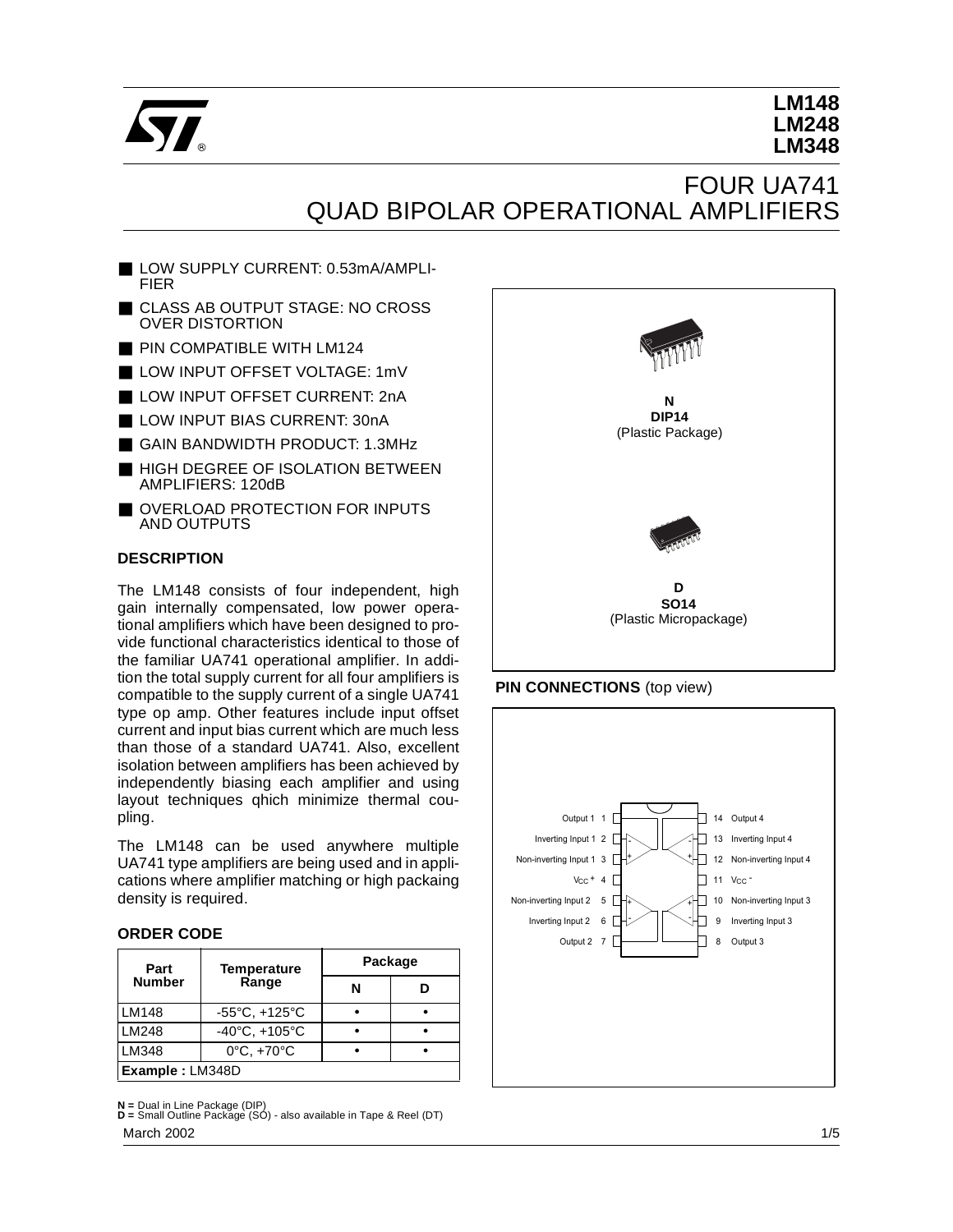#### **SCHEMATIC DIAGRAM**



### **ABSOLUTE MAXIMUM RATINGS**

| Symbol           | <b>Parameter</b>                                        | <b>LM148</b>    | <b>LM248</b>    | LM348      | Unit |
|------------------|---------------------------------------------------------|-----------------|-----------------|------------|------|
| $V_{\rm CC}$     | ±22<br>Supply voltage                                   |                 |                 |            |      |
| $V_i$            | Input Voltage 1)                                        |                 |                 |            |      |
| $V_{id}$         | Differential Input Voltage                              | ±44             |                 |            |      |
|                  | Infinite<br>Output Short-circuit Duration <sup>2)</sup> |                 |                 |            |      |
| $P_{\text{tot}}$ | <b>Power Dissipation</b>                                | 500             |                 |            | mW   |
| $T_{\rm oper}$   | Operating Free-air Temperature Range                    | $-55$ to $+125$ | $-40$ to $+105$ | 0 to $+70$ | °C   |
| $T_{\text{stg}}$ | Storage Temperature Range                               | $-65$ to $+150$ |                 |            | °C   |

1. For supply voltage less than maximum value, the absolute maximum input voltage is equal to the supply voltage.

2. Any of the amplifier outputs can be shorted to ground indefinitly; however more than one should not be simultaneously shorted as the maximum junction will be exceeded.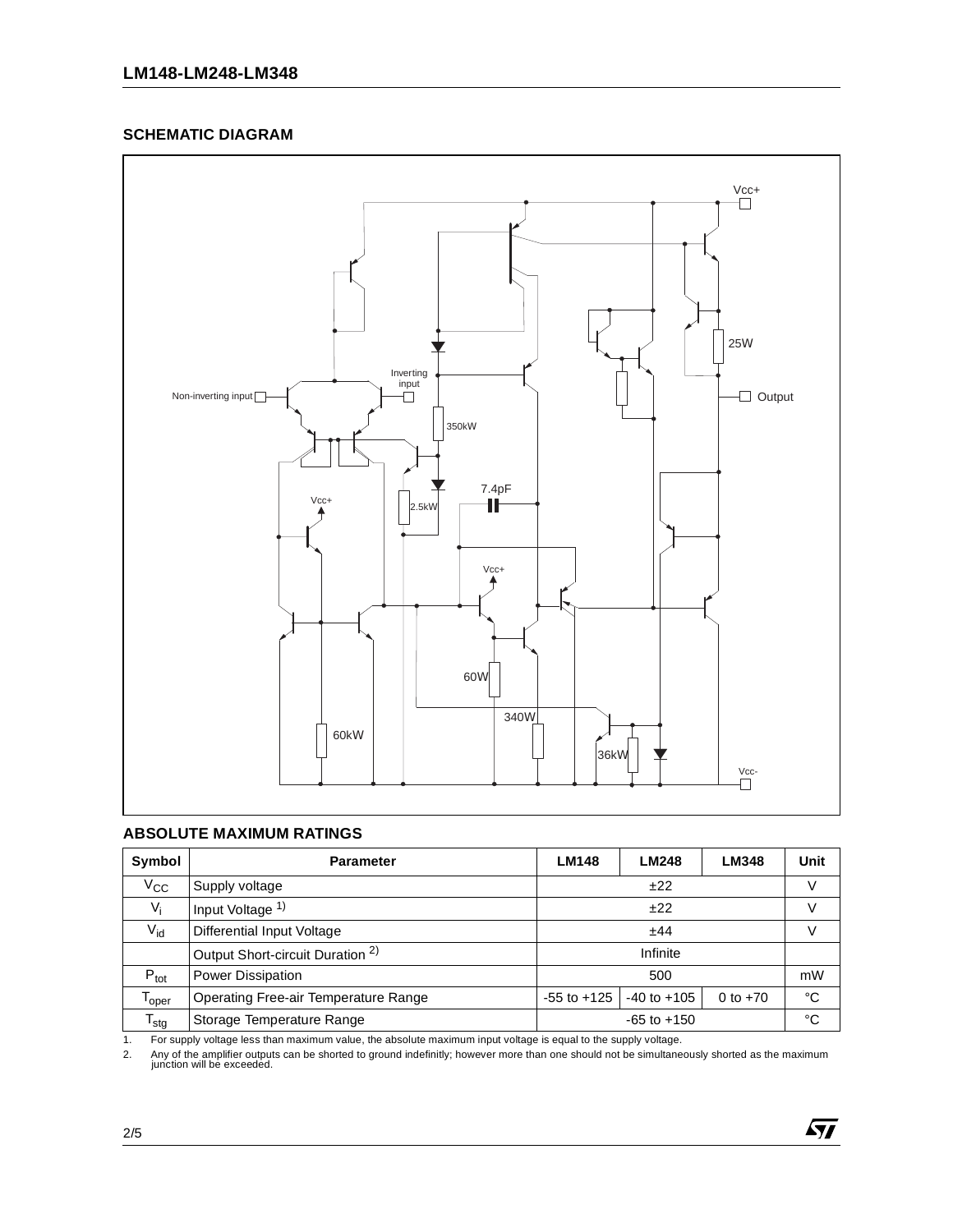## **ELECTRICAL CHARACTERISTICS**

 $V_{CC} = \pm 15V$ ,  $T_{amb} = 25^{\circ}C$  (unless otherwise specified)

| Symbol            | <b>Parameter</b>                                                                                      | Min.     | Typ.           | Max.       | Unit          |
|-------------------|-------------------------------------------------------------------------------------------------------|----------|----------------|------------|---------------|
|                   | Input Offset Voltage ( $R_s \le 10k\Omega$ )                                                          |          |                |            |               |
| $V_{io}$          | $T_{amb} = 25^{\circ}C$                                                                               |          | 1              | 5          | mV            |
|                   | $T_{min} \leq T_{amb} \leq T_{max}$                                                                   |          |                | 6          |               |
|                   | Input Offset Current                                                                                  |          |                |            |               |
| $I_{io}$          | $T_{amb} = 25^{\circ}C$                                                                               |          | $\overline{c}$ | 25         | nA            |
|                   | $T_{min} \leq T_{amb} \leq T_{max}$                                                                   |          |                | 75         |               |
|                   | Input Bias Current                                                                                    |          |                |            |               |
| $I_{ib}$          | $T_{amb} = 25^{\circ}C$<br>$T_{min} \leq T_{amb} \leq T_{max}$                                        |          | 30             | 100<br>300 | nA            |
|                   | Large Signal Voltage Gain ( $V_0 = \pm 10V$ , R <sub>L</sub> = 2k $\Omega$ )                          |          |                |            |               |
| $A_{\rm vd}$      | $T_{amb} = 25^{\circ}C$                                                                               | 50       | 160            |            | V/mV          |
|                   | $T_{min} \leq T_{amb} \leq T_{max}$                                                                   | 25       |                |            |               |
|                   | Supply Voltage Rejection Ratio ( $R_s \le 10k\Omega$ )                                                |          |                |            |               |
| <b>SVR</b>        | $T_{amb} = 25^{\circ}C$                                                                               | 77       | 100            |            | dB            |
|                   | $T_{min} \leq T_{amb} \leq T_{max}$                                                                   | 77       |                |            |               |
|                   | Supply Current, all Amp, no load                                                                      |          |                |            |               |
| $I_{\rm cc}$      | $T_{amb}$ = 25°C                                                                                      |          | 2.1            | 3.6        | mA            |
|                   | $T_{min} \leq T_{amb} \leq T_{max}$                                                                   |          |                | 4.8        |               |
|                   | Input Common Mode Voltage Range                                                                       |          |                |            |               |
| $V_{icm}$         | $T_{amb} = 25^{\circ}C$                                                                               | ±12      |                |            |               |
|                   | $T_{min} \leq T_{amb} \leq T_{max}$                                                                   | ±12      |                |            |               |
|                   | Common Mode Rejection Ratio ( $R_s \le 10k\Omega$ )                                                   |          |                |            |               |
| <b>CMR</b>        | $T_{amb} = 25^{\circ}C$                                                                               | 70<br>70 | 110            |            | dB            |
|                   | $T_{min} \leq T_{amb} \leq T_{max}$                                                                   |          |                |            |               |
| $I_{\rm os}$      | <b>Output Short-circuit Current</b><br>$T_{amb} = 25^{\circ}C$                                        | 10       | 25             | 35         | mA            |
|                   |                                                                                                       |          |                |            |               |
|                   | Output Voltage Swing<br>$R_L \le 10k\Omega$<br>$T_{amb} = 25^{\circ}C$                                |          |                |            |               |
| $\pm \rm V_{opp}$ | $R_L \leq 2k\Omega$                                                                                   | 12<br>10 | 13<br>12       |            | V             |
|                   | $R_L \leq 10k\Omega$<br>$T_{min} \leq T_{amb} \leq T_{max}$                                           | 12       |                |            |               |
|                   | $R_L \leq 2k\Omega$                                                                                   | 10       |                |            |               |
| <b>SR</b>         | Slew Rate (V <sub>I</sub> = ±10V, R <sub>L</sub> = 10k $\Omega$ , C <sub>L</sub> = 100pF, unity Gain) | 0.25     | 0.5            |            | $V/\mu s$     |
| $t_r$             | Rsie Time (V <sub>I</sub> = ±10V, R <sub>L</sub> = 10k $\Omega$ , C <sub>L</sub> = 100pF, unity Gain) |          | 0.3            |            | $\mu\text{s}$ |
| $K_{\text{OV}}$   | Overshoot ( $V_1 = \pm 10V$ , $R_L = 10k\Omega$ , $C_L = 100pF$ , unity Gain)                         |          | 5              |            | $\%$          |
| $R_{I}$           | Input Resistance                                                                                      | 0.8      | 2.5            |            | ΜΩ            |
| <b>GBP</b>        | Gain Bandwith Product ( $V_1 = 10$ mV, R <sub>1</sub> = 10k $\Omega$ , C <sub>1</sub> = 100pF         |          |                |            | MHz           |
|                   | $f = 100kHz$                                                                                          | 0.7      | 1.3            |            |               |
| THD               | Total Harmonic Distortion (f = 1kHz, $A_v = 20dB$ , $R_1 = 10k\Omega$                                 |          |                |            | %             |
|                   | $C_L = 100pF$ , $V_o = 2V_{pp}$                                                                       |          | 0.08           |            |               |
| $e_n$             | Equivalent Input Noise Voltage (f = 1kHz, $R_s$ = 100 $\Omega$                                        |          | 40             |            | nV            |
|                   |                                                                                                       |          |                |            | $\sqrt{Hz}$   |
| $V_{o1} / V_{o2}$ | <b>Channel Separation</b>                                                                             |          | 120            |            | dB            |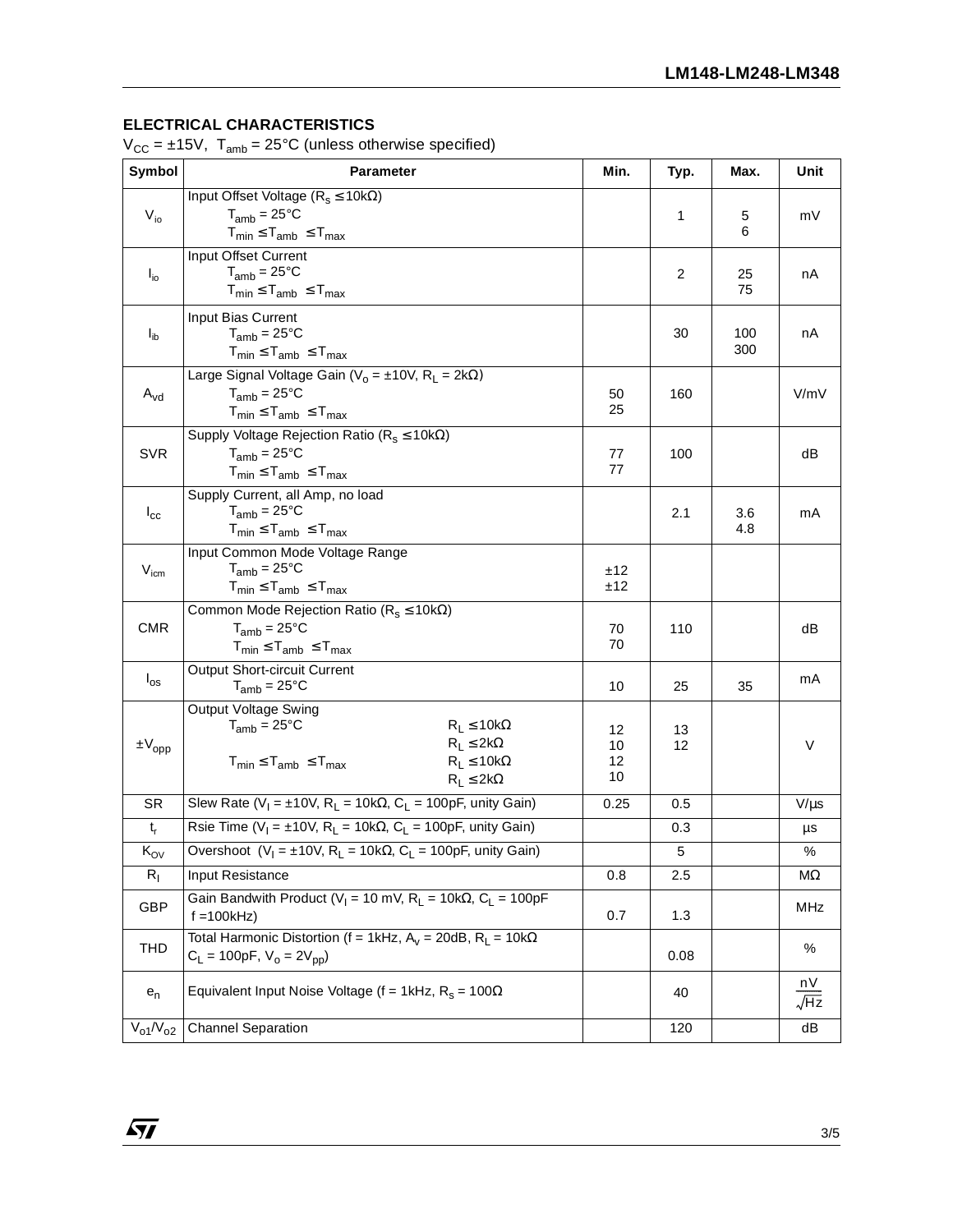## **PACKAGE MECHANICAL DATA**

14 PINS - PLASTIC PACKAGE



| <b>Dimensions</b> | <b>Millimeters</b> |       |      | <b>Inches</b> |       |       |  |
|-------------------|--------------------|-------|------|---------------|-------|-------|--|
|                   | Min.               | Typ.  | Max. | Min.          | Typ.  | Max.  |  |
| a1                | 0.51               |       |      | 0.020         |       |       |  |
| B                 | 1.39               |       | 1.65 | 0.055         |       | 0.065 |  |
| b                 |                    | 0.5   |      |               | 0.020 |       |  |
| b <sub>1</sub>    |                    | 0.25  |      |               | 0.010 |       |  |
| D                 |                    |       | 20   |               |       | 0.787 |  |
| E                 |                    | 8.5   |      |               | 0.335 |       |  |
| e                 |                    | 2.54  |      |               | 0.100 |       |  |
| e3                |                    | 15.24 |      |               | 0.600 |       |  |
| F                 |                    |       | 7.1  |               |       | 0.280 |  |
|                   |                    |       | 5.1  |               |       | 0.201 |  |
|                   |                    | 3.3   |      |               | 0.130 |       |  |
| Z                 | 1.27               |       | 2.54 | 0.050         |       | 0.100 |  |